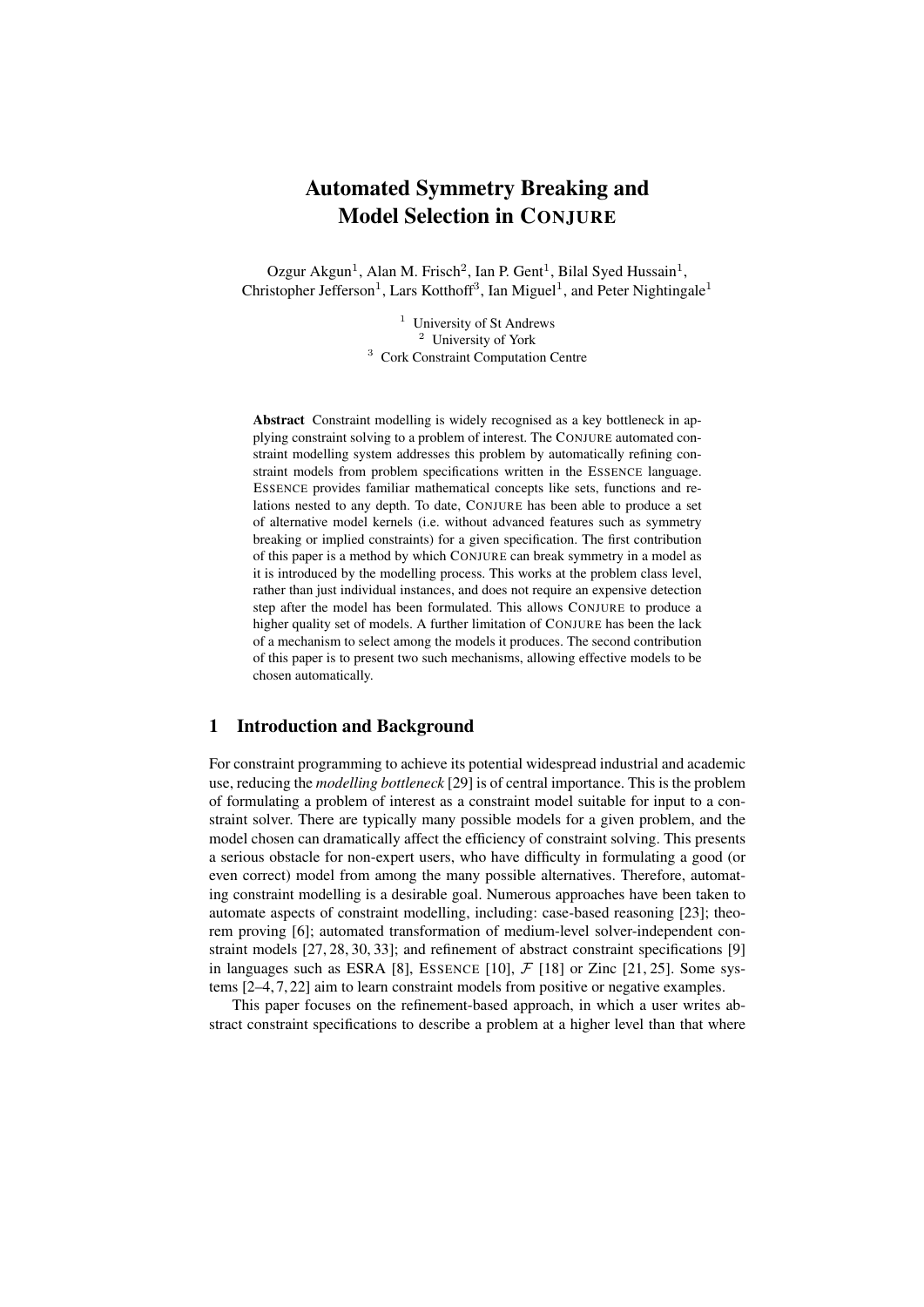modelling decisions are normally made. Abstract constraint specification languages, e.g. ESSENCE and Zinc, support abstract variables with types for common mathematical structures such as sets, multisets, functions, and relations, as well as nested types, such as set of sets and multiset of functions. Problems can often be specified very concisely in this way. For example, the Social Golfers Problem [17], which is to find a set of partitions of golfers subject to some constraints, can be specified directly (see Fig. 1) without the need to model the sets or partitions as matrices of Integer variables.

We use ESSENCE in this paper [10]. An ESSENCE specification, such as that in Fig. 1, identifies: the input parameters of the problem class (given), whose values define an instance; the combinatorial objects to be found (find); and the constraints the objects must satisfy (such that). An objective function may also be specified (min/maximising) and identifiers may be declared (letting). Abstract constraint specifications must be *refined* into concrete constraint models for existing constraint solvers. Our CONJURE system<sup>4</sup> [1] uses refinement rules to convert an ESSENCE specification into the solver-independent constraint modelling language ESSENCE' [30]. From ESSENCE' we use SAVILE ROW<sup>5</sup> to translate the model into input for a particular constraint solver while performing solver-specific model optimisations.

CONJURE has been able to produce the *kernels* of constraint models, without advanced features like symmetry breaking often used by experts to improve model performance. The first contribution of this paper is to automate the generation of symmetrybreaking constraints. Much symmetry enters constraint models through the process of constraint modelling [11]. CONJURE exploits this by breaking symmetry as it enters the model. This obviates the need for an expensive symmetry detection step following model formulation, as used by other approaches [24,26]. The added symmetry breaking constraints hold for the entire parameterised problem class — not just a single problem instance — without the need to identify graph automorphisms.

The second contribution of this paper is to automate model selection. Previously, CONJURE has been able to produce a (typically large) set of alternative models through the application of alternative refinement rules, but not to select among these models. CONJURE can now automatically select the best models for a problem class.

# 2 Automated symmetry breaking

Symmetry enters constraint models in two ways. Some problems have inherent symmetries, which if not broken get reflected in the model. Other symmetries are introduced by the modelling process; in this case a single solution to the problem corresponds to multiple assignments to the variables of the model. We call these *model* symmetries. As an example, consider the Social Golfers Problem (Fig. 1), which requires finding a set of w partitions. If this set is modelled as an array indexed by  $1..w$  then all w! permutations of the array correspond to the same set. This symmetry is introduced when an arbitrary decision is made about which set element goes in which cell of the array. Similarly, if the  $g * s$  Golfers are modelled by the Integers 1..g  $* s$  then  $g * s$  symmetries are introduced because of the arbitrary decision of which golfer corresponds to which

<sup>4</sup> https://bitbucket.org/stacs\_cp/conjure-public/

<sup>5</sup> http://savilerow.cs.st-andrews.ac.uk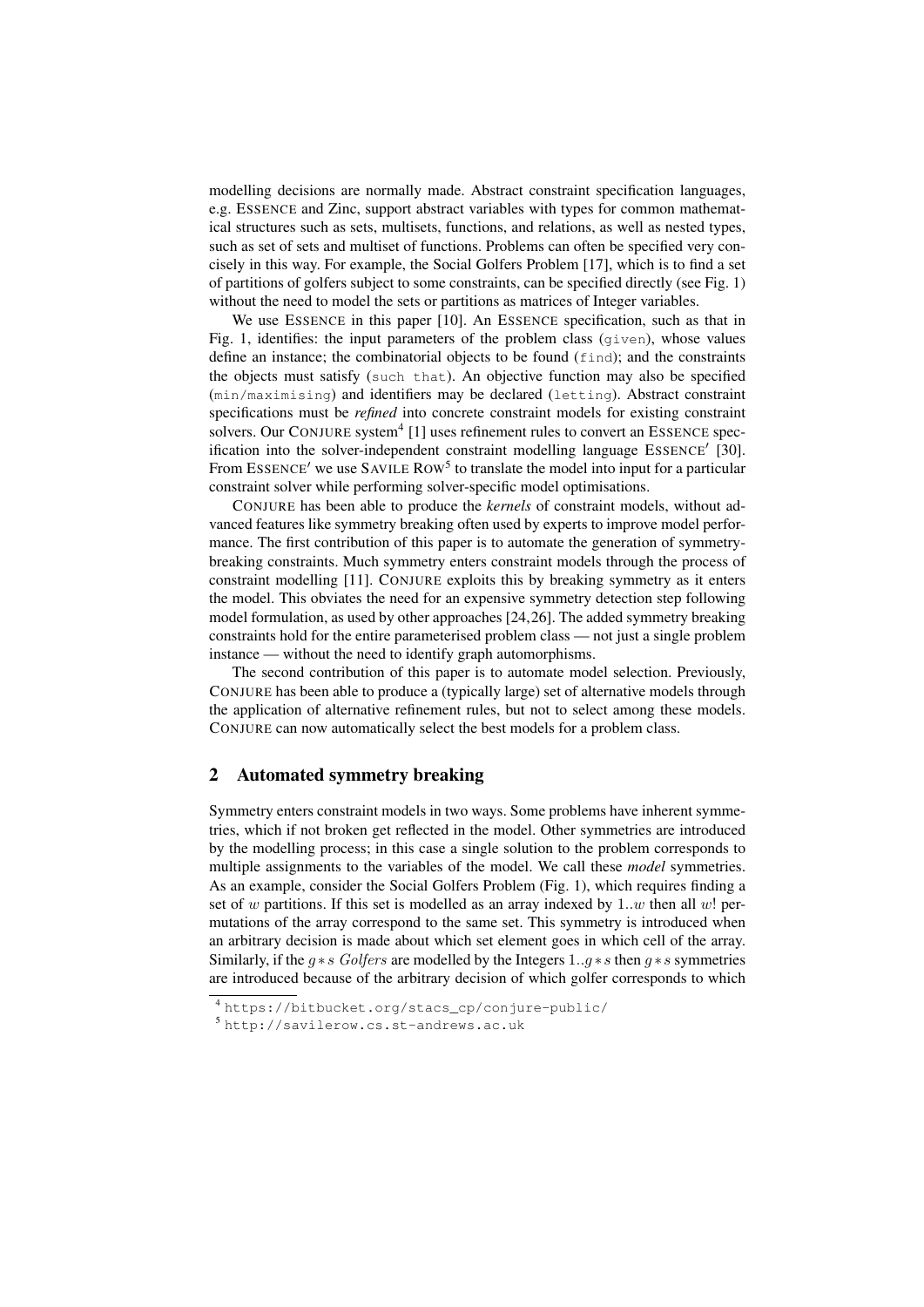```
given w, g, s : int(1..)
letting Golfers be new type of size g * s
find sched : set (size w) of partition (regular, size g)
                    from Golfers
such that
 forAll week1, week2 in sched, week1 != week2 .
   forAll group1 in parts(week1) .
     forAll group2 in parts(week2) .
        |group1 intersect group2| < 2
```
Figure 1: ESSENCE specification of the Social Golfers Problem.

Integer. The problem-specification language ESSENCE has been designed such that, unlike other modelling languages, problems can be specified without having to make the arbitrary decisions that introduce model symmetries.

Frisch et al. [11] show how each modelling rule of CONJURE can be extended to generate a description of the symmetries it introduces and how the generated descriptions can be composed to form a description of the symmetries introduced into the model. The intention was that this could then be used to generate symmetry-breaking constraints, though these descriptions were never fully developed into a method for automatically generating symmetry-breaking constraints.

The current version of CONJURE takes a different approach to generating symmetry breaking constraints: every rule that introduces symmetries also generates a constraint to break those symmetries. CONJURE has 28 such rules. There is only one rule which does not break all symmetries it introduces – the rule that refines an unnamed type, such as Golfers, to a range of Integers. This is because each unnamed type can be used in multiple places, and the symmetry of an unnamed type must be broken in a globally consistent way. All the other symmetries we introduce are independent, so we can add constraints which immediately break each introduced group of symmetries in a valid and complete manner. This leads to globally valid and complete symmetry breaking. We plan to handle unnamed types in the future.

To illustrate how CONJURE rules can be extended to generate symmetry-breaking constraints, consider the rule given below to build the explicit representation of a set.

```
Representation: Set~Explicit~Sym
Matches: set (size &n, ..) of &tau
              refn : matrix indexed by [int(1..&n)] of &tau
Constraint: allDiff(refn)
```
This rule transforms a set of a size  $n$  into a matrix with  $n$  index values, where each value in the matrix is a member of the set. A constraint is imposed to ensure that the cells of the matrix are all different. For any tau other than Integers or Booleans, CONJURE has to further decompose the allDiff constraint into  $O(n^2)$  not-equal constraints.

Now consider extending this rule to generate a constraint to break the symmetry it introduces, that the index values of the matrix can be permuted in any way. The simplest way to break this symmetry is to impose a total order on the elements of the matrix. As the elements of the matrix can be any type tau we introduce two new operators,  $\leq$  and  $\leq$ . These operators provide a total ordering (and a strict version of the same total ordering) for all types in CONJURE. These orderings are not intended to be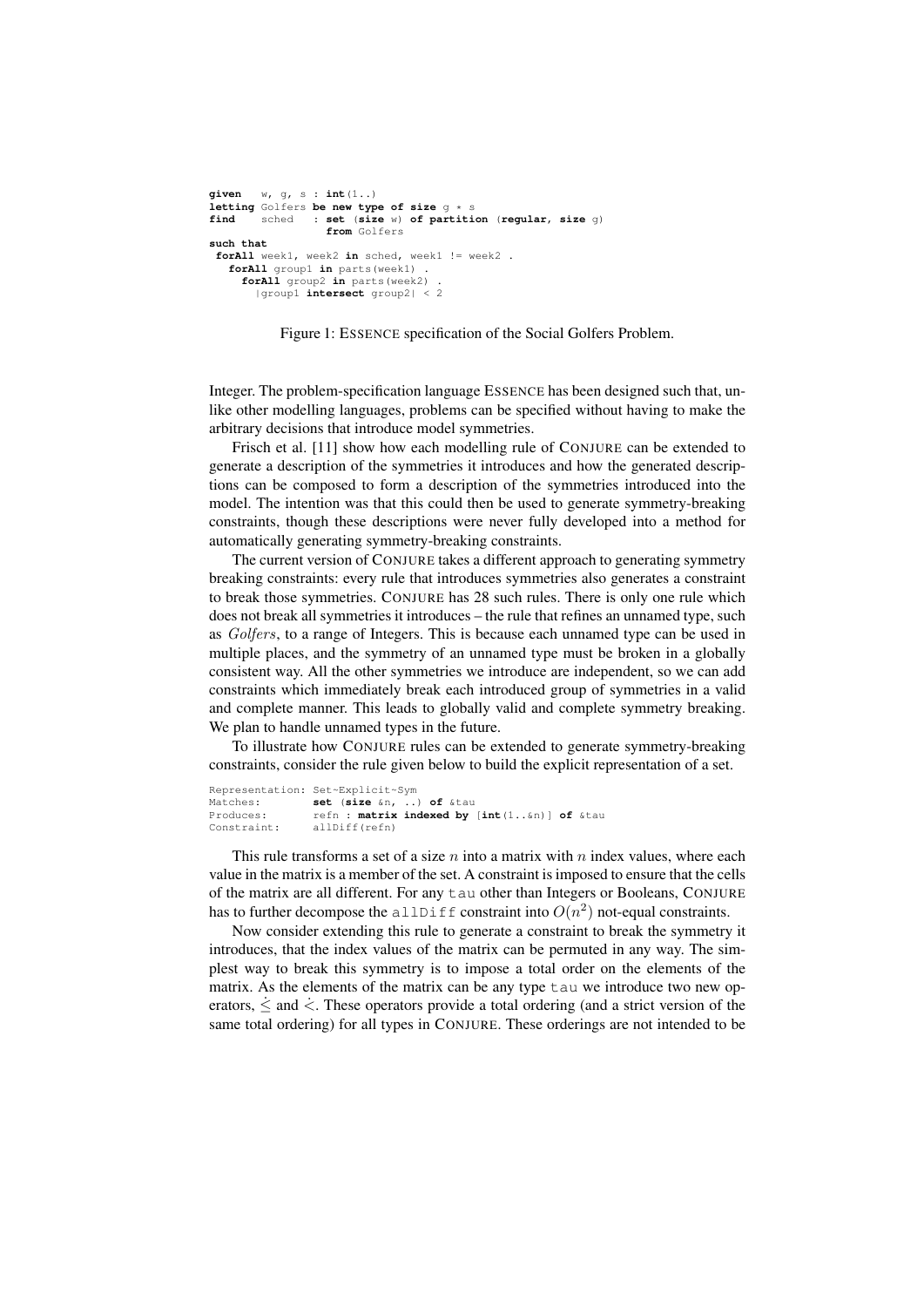"natural" and are not available to ESSENCE users. They are used only in refinement rules to generate effective symmetry-breaking constraints. Using these orderings, the Set~Explicit~Sym rule is modified to a rule that breaks all the symmetries it introduces:

Representation: Set~Explicit Matches: **set** (**size** &n, ..) **of** &tau  $refn$ : **matrix indexed by** [int(1..&n)] of &tau Constraint: **forAll** i : **int**(1..&n-1) . refn[i] .< refn[i+1]

Rather than introducing a chain of  $\leq$  constraints, this rule exploits the fact that the elements of the set are required to be all different and strengthens the ordering to  $\dot{\le}$ constraint. This replaces  $O(n^2)$  not-equal constraints with only  $O(n) \leq \text{constraints}$ .

Other refinement rules can exploit the fact that symmetry breaking is performed immediately to produce more efficient refinements. Consider refining the constraint  $S = T$ by representing the sets S and T as matrices S' and T' with the Set~Explicit~Sym representation. To find if  $S'$  and  $T'$  represent the same set we must check if each element of  $S'$  is equal to *any* element of  $T'$  and whether the two sets have the same cardinality, since the order of elements in the matrices can be different. However, when the Set~Explicit representation is used we can refine  $S = T$  to the constraint  $S' = T'$ , because each assignment of  $S$  is represented by exactly one assignment to  $S'$ , which satisfies the symmetry breaking constraint. This gives a much smaller constraint, which propagates much more efficiently.

We illustrate the new approach to symmetry-breaking by showing how the SGP specification (Fig. 1) is refined into a model with symmetry-breaking constraints. We consider generating only one model. We will consider only how the decision variables are refined, ignoring all constraints other than symmetry-breaking constraints. First, CONJURE replaces type of size  $q*s$  with int(1.. $q*s$ ):

```
given w, g, s : int(1..)
find sched' : set (size w) of partition (regular, size g) from int(1..g*s)
```
After this, CONJURE refines the type of the decision variable by rewriting the outer set constructor using the Set~Explicit rule given in the previous section. This generates the following refinement.

```
given w, g, s : int(1..)
             find sched' : matrix indexed by [int(1..w)] of
partition (regular, size g) from int(1..g*s)<br>such that forAll i : int(1..w-1). sched'[i] .< sched'[i+1]
```
This refinement step shows all of the important features of our method. CONJURE has introduced a new, compact constraint which both breaks symmetry, and ensures all members of the matrix are distinct. Next, it transforms the partition into a set of sets:

```
given w, g, s : int(1..)
find sched'' : matrix indexed by [int(1..w)] of
                         set (size g) of set (size (g*s)/g) of int(1..g*s)
such that forAll i : int(1..w-1). sched''[i] .< sched''[i+1],
           forAll j : int(1..w).
               forAll k1, k2 in sched''[j], k1 != k2. | k1 intersect k2 |= 0
```
This refinement does not appear to have changed the symmetry-breaking constraint but it has in fact been refined from a partition to a set of sets. CONJURE has also added a constraint to impose that the cells of the partition are distinct. This structural constraint constrains the sets to be disjoint. CONJURE now applies  $Set \subseteq Explicit$  again.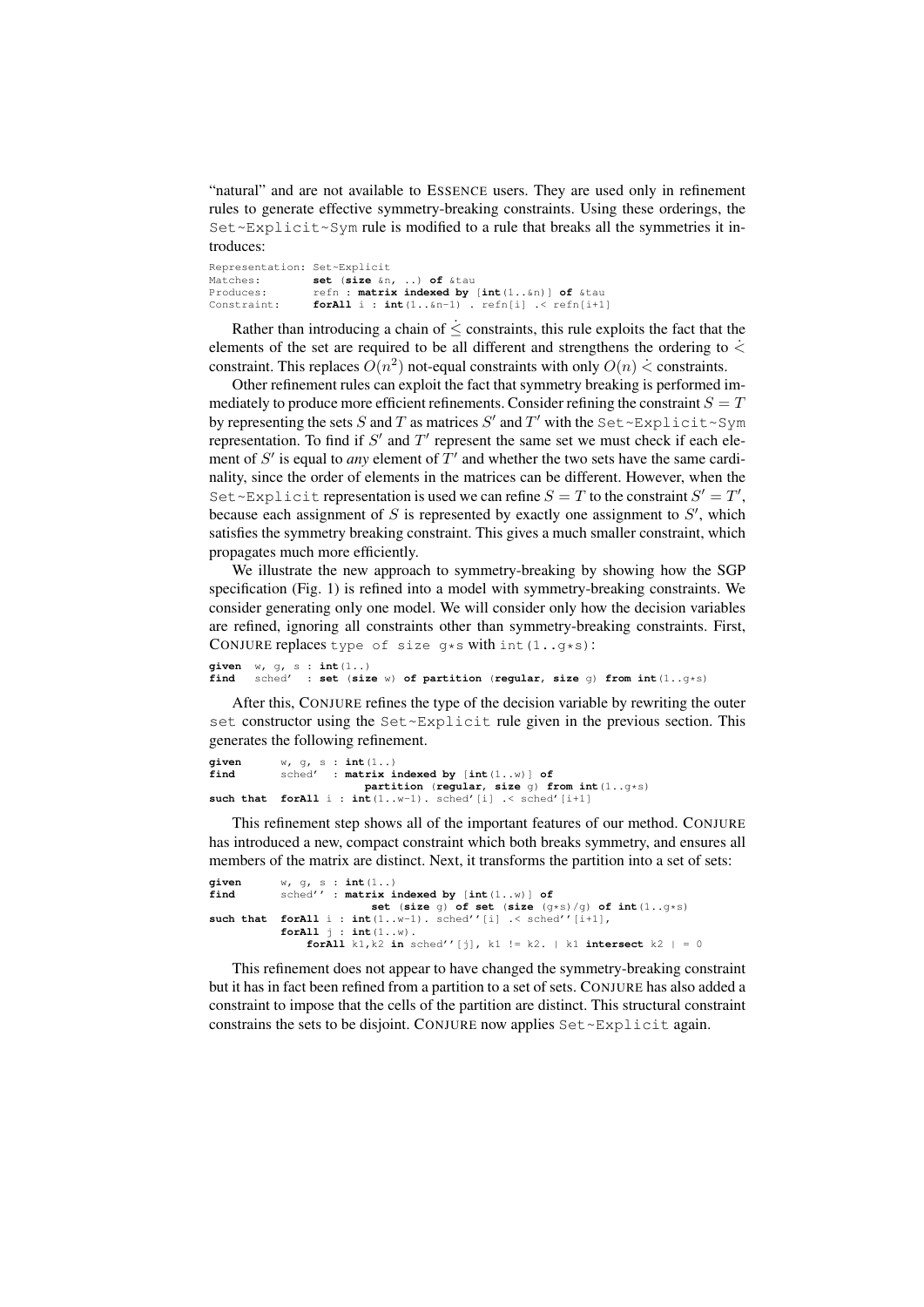```
given w, g, s : int(1..)
                        f: matrix indexed by [\text{int}(1..w), \text{int}(1..g)]of set (size (g*s)/g) of int(1..g*s)
such that forAll i : int(1..w-1). sched'''[i,..]. < sched'''[i+1,..],<br>forAll j : int(1..w). forAll k : int(1..g-1).
                  sched''' [j,k] . sched'''[j,k+1]
```
The first constraint here is the refined version of the already existing symmetrybreaking constraint. Once again by design the  $\leq$  constraint maps naturally to the matrices used in refinement. The second constraint is the symmetry breaking on matrix of sets, now transformed into a matrix of matrices. CONJURE uses the same refinement rule, even though we are now refining a set inside a matrix. CONJURE automatically deals with the array indices and inserts the outer for All  $j : int(1..w)$  in a process called *lifting*. We finally apply  $Set \sim Explicit$  once more and change the  $\leq$ and  $\dot{\le}$  constraints to their final form – lexicographic ordering constraints on matrices and ordering on Integers.

```
given w, g, s : int(1...)<br>find sched''' : matrix
find sched''' : matrix indexed by [\text{int}(1..\,w)], \text{int}(1..\,q), \text{int}(1..\,(q*s/q))]of int(1..\sqrt{q} s)<br>forAll i : int(1..\sqrt{q} - 1).
such that for all i : int(1..w-1). sched'''[i,..,..] <lex sched'''[i+1,..,..],
                 forAll j : int(1..w). forAll k : int(1..(g*s)/g-1).<br>
sched'''[j,k,..] <lex sched'''[j,k+1,..]
                 forAll j : int(1..w). forAll k : int(1..g)<br>
forAll l : int(1..(g*s)/g-1). sched'''[j,k,l] < sched'''[j,k,l+1]
```
If CONJURE had not the broken symmetries immediately, but instead used the Set~Explicit~Sym representation, the constraints requiring each partition in the outermost set to be different would now be very complex. This shows the benefit of breaking symmetries as soon as they are introduced, rather than delaying and using a general technique for symmetry breaking after model generation is finished.

# 3 Automated Model Selection

Our previous work [1] shows that CONJURE can successfully refine a set of model kernels (i.e. excluding symmetry breaking and implied constraints) from a given specification, and that this set contains the kernels of *effective* models. However, without symmetry breaking the performance of these model kernels is poor since refinement of abstract types naturally introduces a great deal of symmetry. Therefore, the symmetry breaking approach described above is a necessary step in producing practically useful models. Having thus enhanced CONJURE the natural next step is to provide a means to select an effective model automatically. We propose and evaluate two such approaches: a lightweight heuristic based purely on an analysis of model structure and an approach that uses a set of training instances to perform model selection by means of a race.

#### 3.1 The Compact heuristic

If time is limited it is sensible to provide a rapid model selection method, avoiding both generating all models and training using instance data. Our solution is a heuristic employed during refinement to commit greedily to promising modelling choices at each point where an abstract type or a constraint expression may be refined in multiple ways.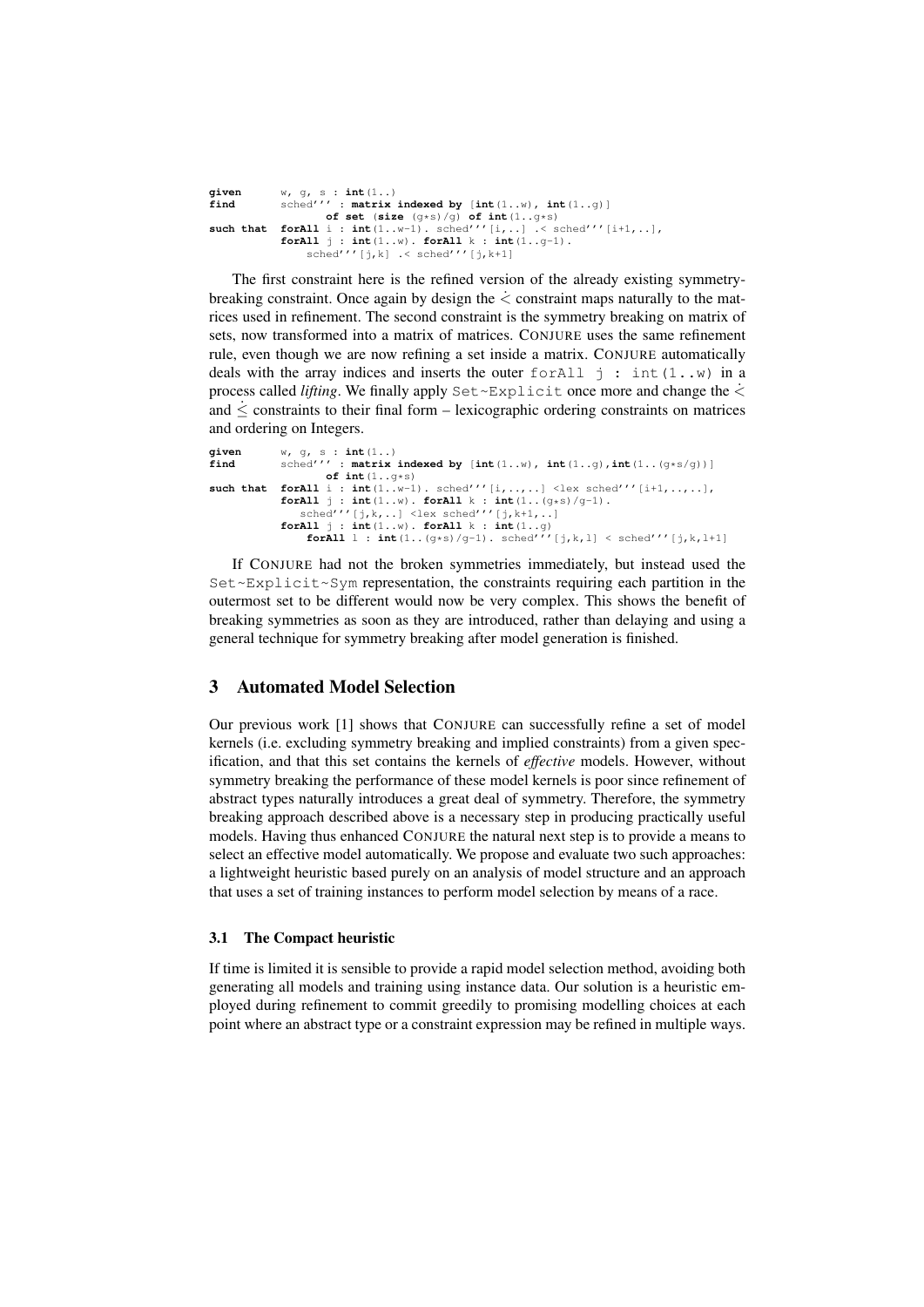It is named Compact since it favours transformations that produce smaller expressions. For an abstract type, we define an ordering as follows: concrete domains (such as  $b \circ \circ 1$ , matrix) are smaller than abstract domains; within concrete domains, bool is smaller than int and int is smaller than matrix. These rules are applied recursively, so that a one-dimensional matrix of int is smaller than any two-dimensional matrix. Abstract type constructors have the ordering set  $\langle$  mset  $\rangle$  function  $\langle$  relation < partition, which is also applied recursively. Compact will select the smallest domain according to this order. For a constraint expression (and the objective), Compact chooses the refinement with the most shallow abstract syntax tree.

#### 3.2 Racing

Our second selection method takes as input a set of instances representative of the distribution of instances a user wishes to solve. Our measure of quality of a model with respect to an instance is the time taken for SAVILE ROW to instantiate the model and translate for input to the MINION constraint solver [13] plus the time taken for MINION to solve the instance. We include the time taken by SAVILE ROW since it adds desirable instance-specific optimisations to the model, such as common subexpression elimination [14]. Given a parameter  $\rho > 1$ , a model is *ρ-dominated* on an instance by another model if the measure for the second model is at least  $\rho$  times faster than the first.

We iterate over the set of instances and conduct a *race* [5] for each. The set of models entered into the race for instance i are the winners of the race for instance  $i-1$ , with all models entered in the first race. The 'winners' of an instance race are the models not  $ρ$ -dominated by any other model. After we have iterated over all of the supplied instances, the subset of models remaining is selected for the specified class. This naturally suggests the notion of a *model portfolio*, analogous to algorithm portfolios [16, 19].

A set of instances is ρ*-fractured* if every model is ρ-dominated on at least one instance. If the supplied set of instances is fractured, races run with different instance orderings can produce disjoint sets of models. We observe this experimentally in Section 3.4 and discuss its consequences.

#### 3.3 Case Study: Equidistant Frequency Permutation Arrays

We illustrate the model selection process using the Equidistant Frequency Permutation Array (EFPA) problem [20]: 'The problem has parameters  $v, q, \lambda, d$  and it is to find a set E of size v, of sequences of length  $q\lambda$ , such that each sequence contains  $\lambda$  of each symbol in the set  $\{1, \ldots, q\}$ . For each pair of sequences in E, the pair are Hamming distance  $d$  apart (i.e. there are  $d$  places where the sequences disagree)'.

This problem is specified in ESSENCE (see Fig. 2) with a single abstract decision variable  $E$  and two constraints. The first ensures that each codeword must contain each symbol  $\lambda$  times, the second that each pair of codewords must differ in exactly d places. CONJURE refines this specification into 45 models. The type of  $E$  is a fixed size set of total functions. The outer set is always modelled using the explicit representation (as a vector of the inner type) and the symmetry is broken by constraining the elements of the vector to be in increasing order according to  $\dot{\le}$ . The total function is refined in two ways: to a vector, or to a relation. In the latter case the relation is refined in four different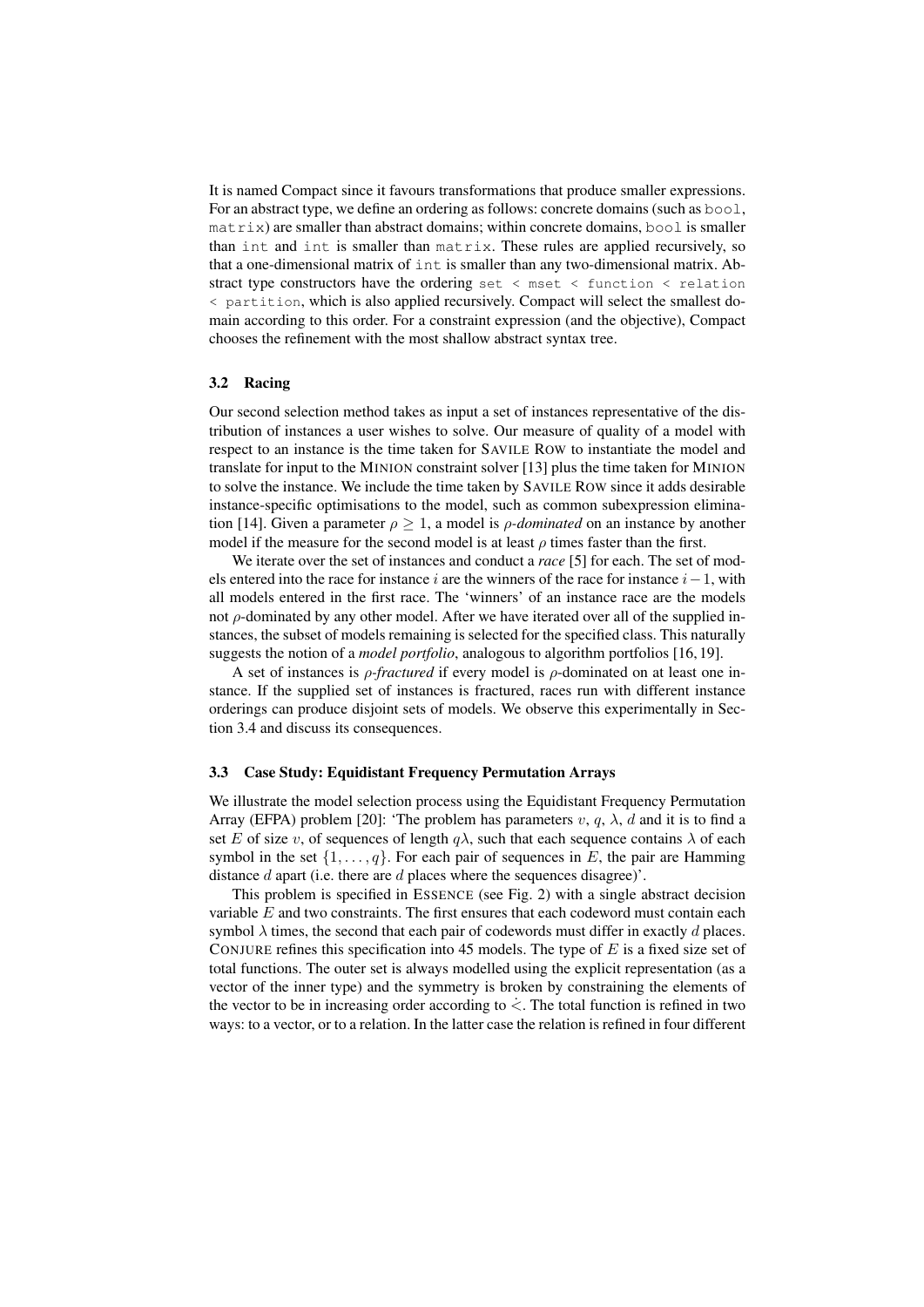| d, lambda, q, $v : int(1, .)$                                                  |
|--------------------------------------------------------------------------------|
| be domain int $(1\, q)$<br>Character                                           |
| be domain int $(1 \dots$ lambda $* q$ )<br>Index                               |
| be domain function (total)<br>String                                           |
| Index --> Character                                                            |
| : set (size v) of String<br>E.                                                 |
| forAll s in E . forAll a : Character .                                         |
| $(\text{sum } i : \text{Index } \cdot \text{toInt}(s(i) = a)) = \text{lambda}$ |
| <b>forAll</b> $s1$ , $s2$ <b>in</b> $E$ , $s1$ $!= s2$ .                       |
| $(\text{sum } i : \text{Index } \cdot \text{toInt}(s1(i)) := s2(i))) = d$      |
|                                                                                |

Figure 2: ESSENCE specification of the EFPA Problem.

ways, giving five representations of  $E$  in total. Subsets of these five are channelled and constraints are stated on different representations to create 45 models.

For EFPA we use 24 instances from Huczynska et al. [20], and 12 easier instances that were created by taking the satisfiable instances from Huczynska et al. and reducing v by one. Identifying instances by the tuple  $\langle d, \lambda, q, v \rangle$ , the first instance we race is  $(3, 7, 7, 5)$ . This instance is exceptionally discriminating. The number of winners is 4, so we have eliminated 41 models at this stage. We will see in Section 3.4 that not all problems converge so quickly. Second, the remaining models are raced on the instance  $\langle 3, 8, 8, 6 \rangle$ . This does not eliminate any models, although they are ranked in a different order. This process is continued for another 30 instances that eliminate no models. Instance  $\langle 6, 4, 3, 12 \rangle$  eliminates one model, leaving three. Finally, the last three instances eliminate no more models so the final winning set has three models.

All of the final set of models contain the vector representation of the total function. Two of the models refine the function to a relation, then to a two-dimensional matrix of Boolean variables (which is channelled with the vector). These two models differ in one constraint. The relative similarity of these three models shows that on this problem there is a clear cluster of similar winners among a more diverse set of models.

For this problem, Compact generates the model which uses the vector representation for the function variable without any channelling. Although it uses far less information and is very quick in comparison to racing, it manages to find one of the 'winner' models.

#### 3.4 Experimental Evaluation

In this section, we present the results of model selection for the five problem classes presented in Table 1: EFPA [20], Social Golfers Problem (SGP) [15], Progressive Party Problem (PPP) [32], the SONET network design problem [31], and Error Correcting Codes (ECC) [12]. Although not generally feasible in practice, for the purpose of this experiment we ran a race for every model on every instance with no pruning of models between races. We set  $\rho = 2$  and a timeout of one hour. Furthermore, a model that solves an instance within ten seconds is considered to be non-dominated on that instance. The results presented in the *Winner set size* column of Table 1 show the number of nondominated models in each case. For the second problem class, SGP, the set of instances is fractured; every winner set contains either model 2 or model 3 but not both.

Now consider the performance of the racing scheme. Notice that the winner set of a race must contain all the non-dominated models. It may contain further models that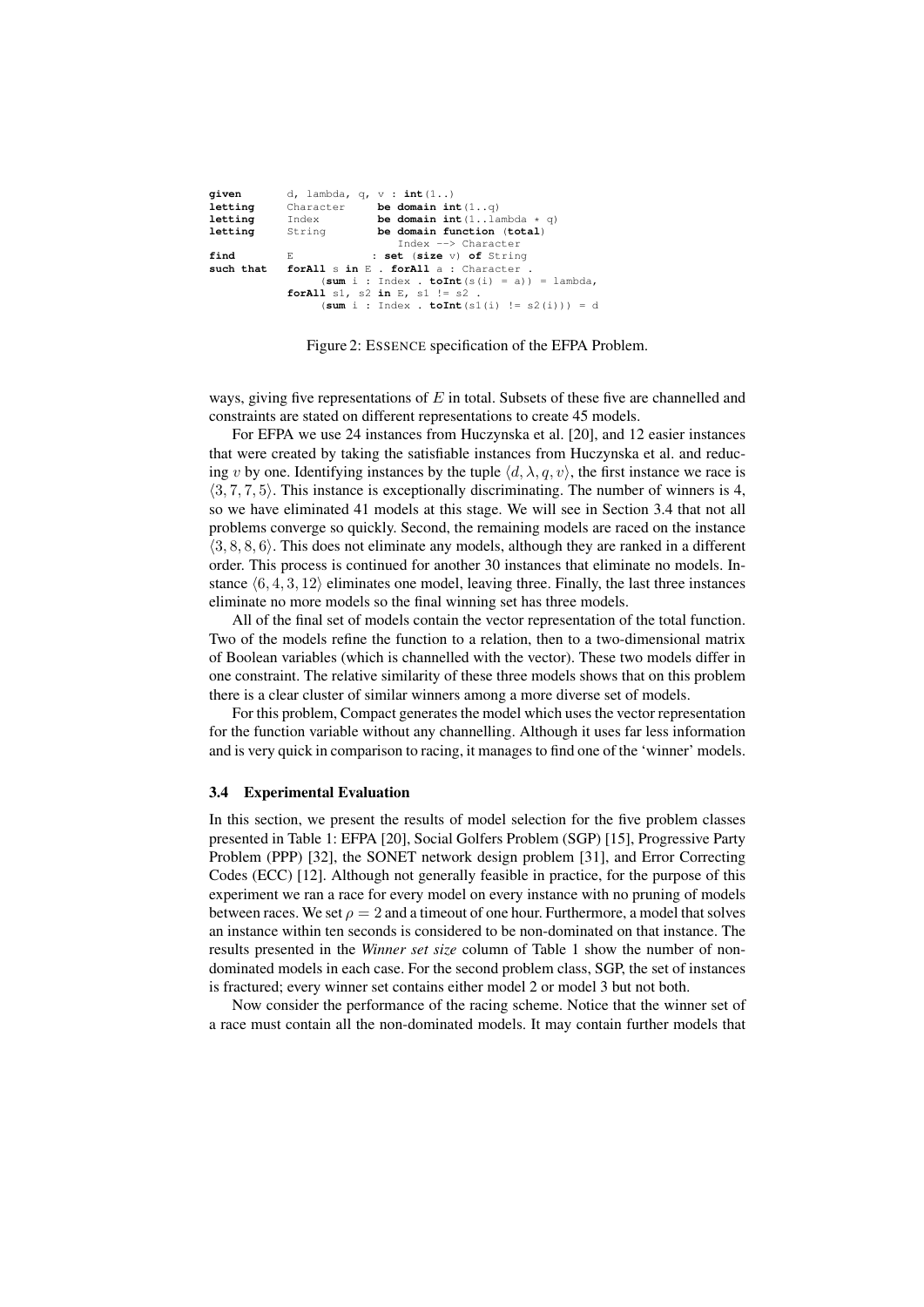| Inputs       |        |                  | Steps to convergence |           | Results         |         |
|--------------|--------|------------------|----------------------|-----------|-----------------|---------|
| Problem      | Models | <b>Instances</b> | Mean                 | Std. Dev. | Winner set size | Compact |
| <b>EFPA</b>  | 45     | 36               | 9.64                 | 4.65      |                 | Yes     |
| SGP          | 4      | 37               | 5.14                 | 1.78      | Fractured       | Yes     |
| <b>PPP</b>   | 81     | 11               | 5.67                 | 1.47      | 4               | No      |
| <b>ECC</b>   | 108    | 26               | 2.75                 | 0.43      | 4               | No      |
| <b>SONET</b> | 27     | 47               | 4.30                 | 1.93      |                 | Yes     |

Table 1: Experimental results.

were not eliminated because of the eager pruning policy. Such models are dominated on some instance by models that were eliminated earlier in the racing process. The number and identity of these extra models is dependent on the order that the instances are considered. Also dependent on this order is the rate of convergence.

In order to test the importance of instance order, we ran 50 races with randomlyselected instance orders. The racing scheme does not know if the problem instances are fractured, though in some cases it may detect that it is. We make the distinction solely for the sake of this study. For the four non-fractured problem classes, all 50 sample races yielded a winner set comprising exactly the non-dominated models. In contrast, the SGP does exhibit fracturing. On the 50 runs every winner set is a singleton comprising either model 1, 2 or 3. The mean and standard deviation of the number of instances raced before reaching the final model set are given in Table 1 under the *Steps to convergence* heading.

Table 1 also presents whether Compact manages to generate a model that is in one of the winner sets found by racing. It finds a winner model for two out of four nonfractured problem classes. Moreover, it finds a winner model for one of the subdivisions in the fractured class, SGP. This is a promising result, considering that Compact works with far less information than racing and is very cheap.

## 4 Conclusions

This paper has demonstrated significant progress towards the goal of automated constraint modelling. We have shown how symmetry can be broken cheaply and automatically as it enters the model through the modelling process, increasing the quality of the models that CONJURE can produce beyond model kernels. Furthermore, we have shown how CONJURE can select *effective* models using a racing process and the Compact heuristic.

Acknowledgements We thank the anonymous reviewers for their comments. This research is supported by UK EPSRC grants no EP/H004092/1 and EP/K015745/1 and EU FP7 grant 284715.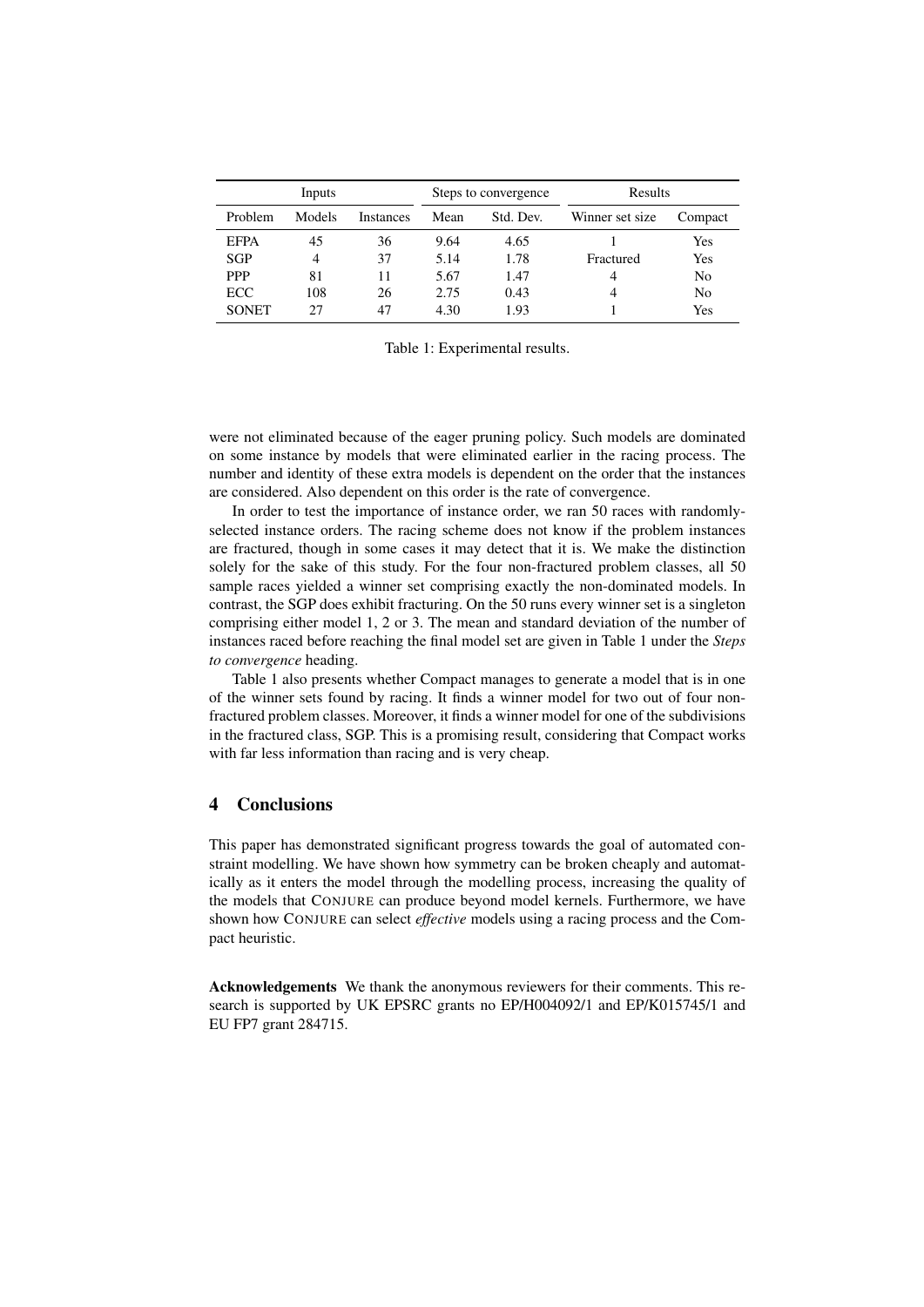# References

- 1. Akgun, O., Miguel, I., Jefferson, C., Frisch, A.M., Hnich, B.: Extensible automated constraint modelling. In: AAAI-11: Twenty-Fifth Conference on Artificial Intelligence (2011)
- 2. Beldiceanu, N., Simonis, H.: A model seeker: Extracting global constraint models from positive examples. In: 18th International Conference on Principles and Practice of Constraint Programming. pp. 141–157 (2012)
- 3. Bessiere, C., Coletta, R., Freuder, E.C., O'Sullivan, B.: Leveraging the learning power of examples in automated constraint acquisition. In: 10th International Conference on Principles and Practice of Constraint Programming. Lecture Notes in Computer Science, vol. 3258, pp. 123–137. Springer Berlin Heidelberg (2004)
- 4. Bessiere, C., Coletta, R., Koriche, F., O'Sullivan, B.: Acquiring constraint networks using a SAT-based version space algorithm. In: AAAI 2006. pp. 1565–1568 (2006)
- 5. Birattari, M., Stützle, T., Paquete, L., Varrentrapp, K.: A racing algorithm for configuring metaheuristics. In: Proceedings of the Genetic and Evolutionary Computation Conference. pp. 11–18. Morgan Kaufmann (2002)
- 6. Charnley, J., Colton, S., Miguel, I.: Automatic generation of implied constraints. In: Proc. of ECAI 2006. pp. 73–77. IOS Press (2006)
- 7. Coletta, R., Bessiere, C., O'Sullivan, B., Freuder, E.C., O'Connell, S., Quinqueton, J.: Semiautomatic modeling by constraint acquisition. In: 9th International Conference on Principles and Practice of Constraint Programming. Lecture Notes in Computer Science, vol. 2833, pp. 812–816. Springer Berlin Heidelberg (2003)
- 8. Flener, P., Pearson, J., Ågren, M.: Introducing ESRA, a relational language for modelling combinatorial problems. In: LOPSTR 2003. pp. 214–232 (2003)
- 9. Frisch, A.M., Jefferson, C., Hernandez, B.M., Miguel, I.: The rules of constraint modelling. In: Proc. of the IJCAI 2005. pp. 109–116 (2005)
- 10. Frisch, A.M., Harvey, W., Jefferson, C., Martínez-Hernández, B., Miguel, I.: Essence: A constraint language for specifying combinatorial problems. Constraints 13(3) pp. 268–306 (2008), http://dx.doi.org/10.1007/s10601-008-9047-y
- 11. Frisch, A.M., Jefferson, C., Martinez-Hernandez, B., Miguel, I.: Symmetry in the generation of constraint models. In: Proceedings of the International Symmetry Conference (2007)
- 12. Frisch, A., Jefferson, C., Miguel, I.: Constraints for breaking more row and column symmetries. In: Rossi, F. (ed.) Principles and Practice of Constraint Programming - CP 2003, Lecture Notes in Computer Science, vol. 2833, pp. 318–332. Springer Berlin Heidelberg (2003)
- 13. Gent, I.P., Jefferson, C., Miguel, I.: Minion: A fast scalable constraint solver. In: Proceedings ECAI 2006. pp. 98–102 (2006)
- 14. Gent, I.P., Miguel, I., Rendl, A.: Common subexpression elimination in automated constraint modelling. In: Workshop on Modeling and Solving Problems with Constraints. pp. 24–30 (2008)
- 15. Gent, I.P., Walsh, T.: CSPlib: a benchmark library for constraints. Tech. rep. (Apr 16 1999), http://citeseer.ist.psu.edu/5054.html; http://www.cs.strath.ac.uk/ apes/reports/apes-09-1999.ps.gz
- 16. Gomes, C.P., Selman, B.: Algorithm portfolios. Artificial Intelligence 126(1-2), 43–62 (2001)
- 17. Harvey, W.: Symmetry breaking and the social golfer problem. In: Proc. SymCon-01: Symmetry in Constraints, co-located with CP 2001. pp. 9–16 (2001)
- 18. Hnich, B.: Thesis: Function variables for constraint programming. AI Commun 16(2), 131– 132 (2003)